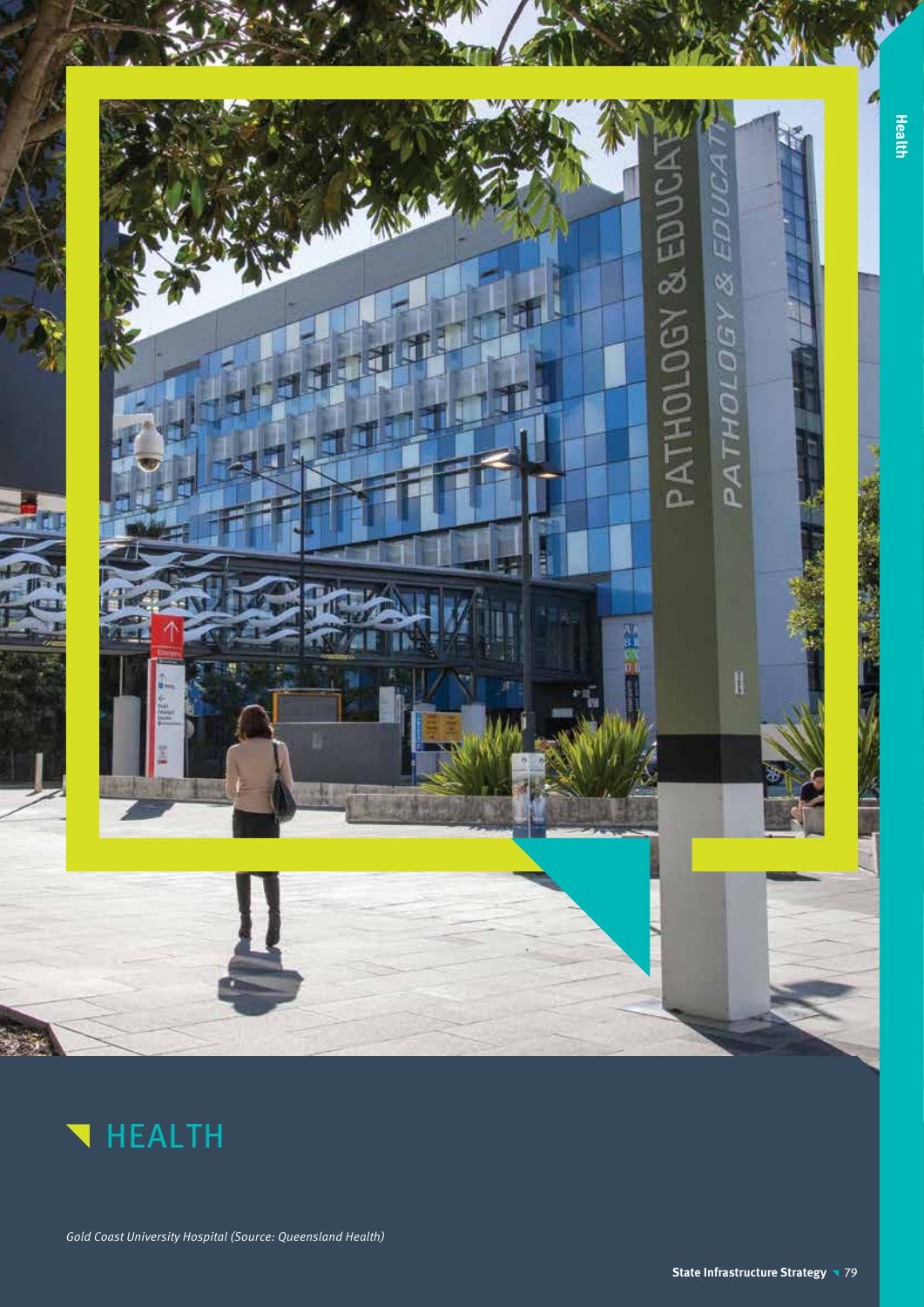

# **VERVIEW**

Thanks to Queenslander's united efforts, our response to the COVID-19 pandemic has been outstanding.

We demonstrated how Queensland's health system ranks among the best in the world. With the state's population growing and rates of chronic disease increasing, demand for health services is expected to continue to increase significantly.

The government is working to ensure Queenslanders will be among the healthiest people in the world by 2026 by providing more equitable access to high-quality healthcare. To achieve this, all service areas across our entire health system aim to provide relevant and timely care in the most appropriate locations possible.

The geographic distribution of Queensland's population creates challenges to providing equitable access to health services for rural and remote communities. In addition to this, pressure in responding to largescale public health events like COVID-19, requires innovative approaches to deliver improved value, promote partnerships, and support affordability and sustainability.

The health sector's response to these challenges and opportunities is system wide, including how infrastructure is planned, delivered and maintained. Working together to integrate our efforts, we can optimise our health care system to make better use of existing infrastructure, transform how care is delivered and sustainably grow the health system to support all Queenslanders to live healthier lives.

Queensland's healthcare system is in an era of unprecedented technological change. Exciting advances in medical science enable medicine to be tailored to individuals. Technologies like artificial intelligence, robotics, and virtual and augmented reality are transforming the way the healthcare system operates, providing targeted services within the community and in the home, taking pressure off existing facilities. Built infrastructure including hospitals, state-funded residential care, health and community centres, and ambulance stations, together with digital technologies, will be critical enablers, delivering quality health and community services to Queenslanders. This will need to be supported by enhanced digital literacy for both patients and the health workforce.

Even with innovation and improvement in the models of care, increased service demand ultimately drives a need for infrastructure investment. This may include accommodating growth in services, renewing or repurposing older assets to extend their life, improving energy efficiency through the \$30 million Solar Panel and Efficiency Program, or adapting facilities to support the delivery of contemporary health services. Smarter infrastructure investment that considers equitable, efficient and effective person-centred care in alternate settings and encourages partnerships across industries, research and other sectors is critical.

Co-locating health with other social infrastructure and the maturing of precincts that foster health and knowledge are a few examples of how Queensland can continue to deliver world-leading healthcare and maintain a highly skilled and robust workforce. As an example, the \$1.1 billion transformation of the Herston Quarter will result in a mixed-use community hub that will cater for world-class health research, residential, commercial and retail facilities.56



Kingaroy Hospital (Source: Queensland Health)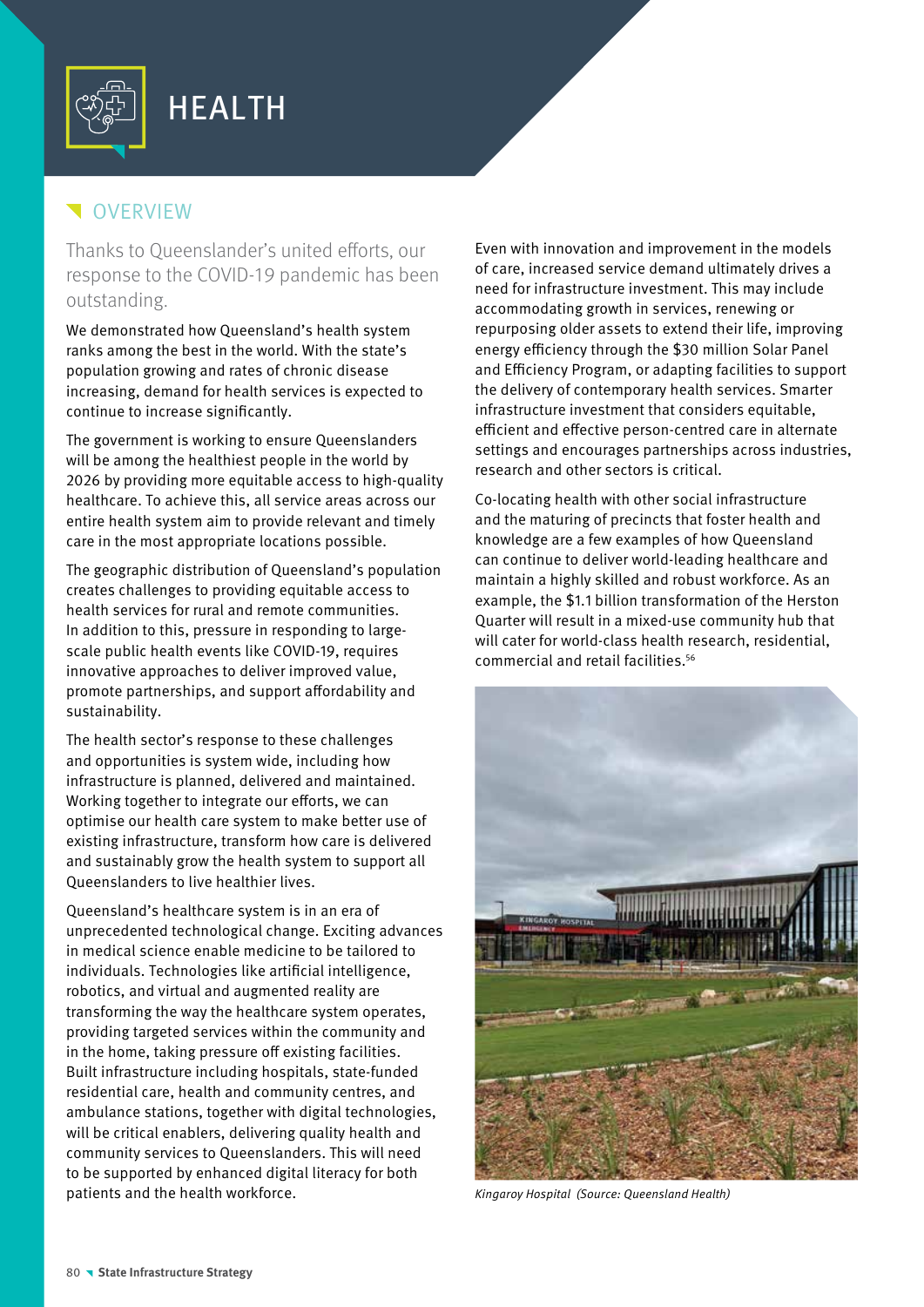**Reeping Queensland Healthy** 

Record health investment of \$22.2 billion in 2021–22.57

**The Hospital Building Fund** 

\$2 billion to deliver hospital upgrades and expansions and uplift Queensland Health's base capital program.

**T** Partnering for the future: advancing Queensland's community services

Co-designing a strategic framework with neighbourhood and community centres and other stakeholders to build capacity to meet community needs, increase wellbeing, impede disadvantage and avoid increasing costs for services.

### $\blacksquare$  Healthy ageing: A strategy for older Queenslanders

Supporting older Queenslanders to stay well for longer, adopt person-centred care and integrate health and other support services.

**T** Queensland Health Virtual Healthcare **Strategy** 

Developing the future strategic direction for virtual healthcare.

### **The Digital Strategy for Rural and Remote Healthcare**

Improving access to, and participation in, healthcare services in rural and remote Queensland.

**Release of Making Tracks Together:** Queensland's Aboriginal and Torres Strait Islander Health Equity Framework Placing First Nations peoples and voices at the centre of healthcare service design and delivery.

### **National Agreement on Closing the Gap**

Queensland is a signatory and committed partner of Closing the Gap to achieve better outcomes for First Nations peoples, including improving life expectancy, increasing the proportion of healthy birthweight babies, and reducing suicide rates toward zero.

#### **T** Digital Information Strategy for mental health, alcohol and other drugs healthcare

Digital health innovation and better integrated information to improve outcomes for consumers of Queensland Health funded mental health, alcohol and other drugs services.

#### **Thealthy Places, Healthy People** Framework

Queensland Health and Queensland Government Architect initiative to integrate health considerations in infrastructure planning and delivery.



Herston Biofabrication Institute (Source: Queensland Health)





EMERGENCY DEPARTMENT **PRESENTATIONS** in Queensland public hospitals are projected to INCREASE BY 46.5 PER CENT to almost 3 million in 2031–32<sup>58</sup>



At the end of 2020, ALMOST 50 PER CENT OF AUSTRALIANS reported they were likely to USE TELEHEALTH SERVICES in the future<sup>59</sup>



BETWEEN 2016 AND 2026, IT IS EXPECTED THERE WILL BE 252,739 EXTRA ADULTS in Queensland above 70 years of age, accounting for 13 per cent

of the state's population<sup>60</sup>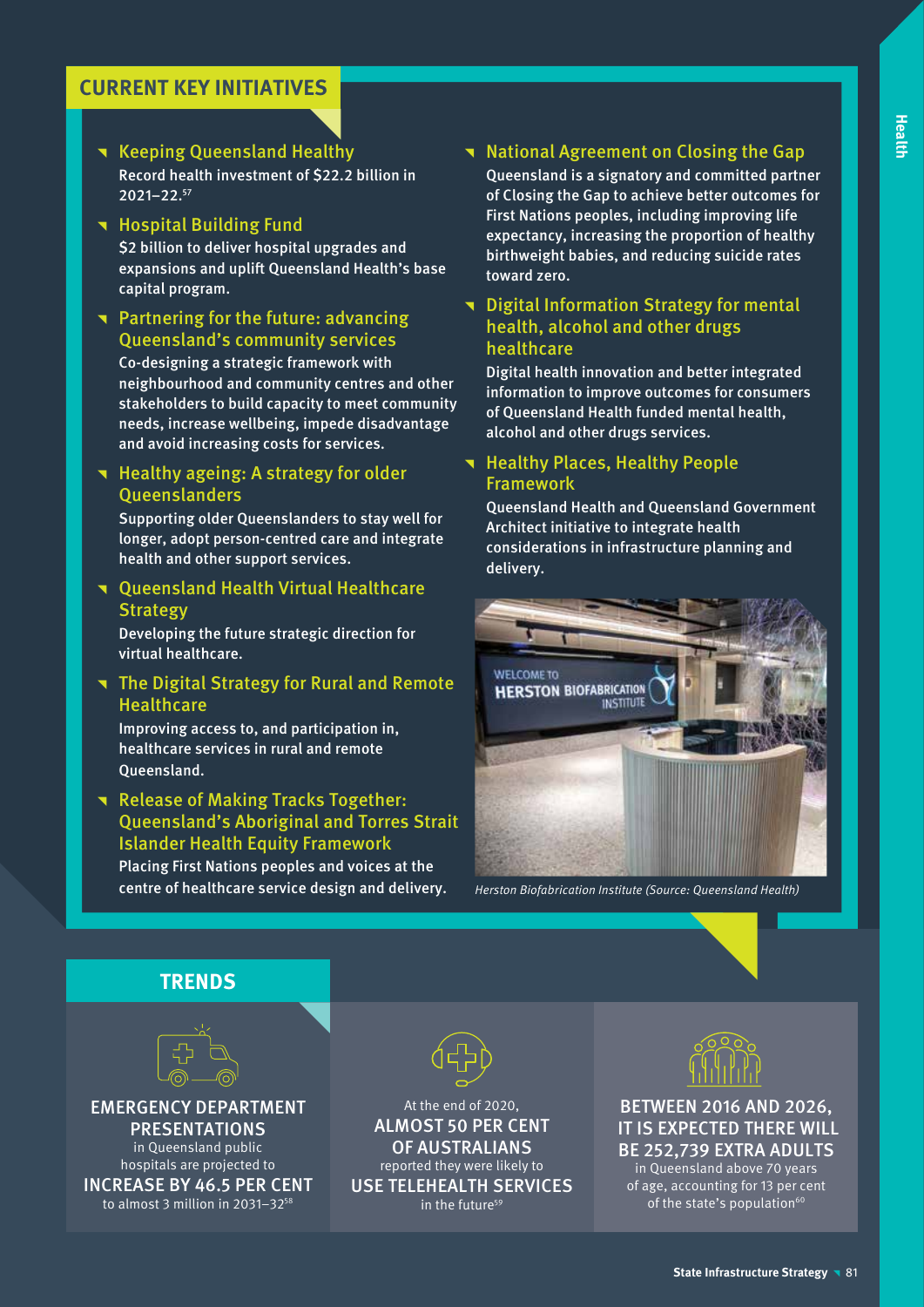

# CHALLENGES

#### Keeping pace with shifting consumer needs

There is a growing preference for care and services to adopt more place-based, preventive and collaborative partnership approaches, as well as virtual and digitally-enabled health care options, informed by consumer needs. Queensland Health's virtual healthcare agenda focuses on resolving connectivity challenges to improve service delivery models.



### Climate change impacts on health infrastructure

Climate change requires infrastructure to be designed and built with increased resilience, to support the community-wide transition to a zero net emissions economy, as well as waste reduction and sustainability practices. This may challenge the way health infrastructure has traditionally been planned, designed, delivered and operated.





### Growing and ageing population and unhealthy environments

Queensland's population is expected to grow by over one million to 2031. Population changes, lifestyle choices and modern environments that do not enable healthy living are contributing to increasing rates of obesity and chronic health conditions such as cancer, heart disease and diabetes. This places continued pressure on our health system and supporting infrastructure.



#### Health equity for all Queenslanders through a responsive, adaptable health system

First Nations peoples, people with disability, socio-economically disadvantaged people and those living in rural communities generally experience poorer health outcomes than the rest of the population. Health infrastructure must be designed and supported to close the gap in health outcomes and address future challenges such as pandemics, natural disasters, and other significant disruptions. Achieving equity in healthcare access and outcomes requires tailoring care so all population groups can reach their full health potential. For First Nations Queenslanders, this involves delivering both culturally and clinically safe care that responds to what First Nations peoples need and want.



### A responsive and adaptable health system in a world of increasing complexity

Our economic and social prosperity relies on the health of all Queenslanders. While the state's healthcare system ranks among the best in the world, we are not immune to future challenges, including pandemics, natural disasters, or other significant disruptions.



## Expanding pressure on health budgets

There is pressure to deliver more effectively with finite funding. It is important that the government's investment in health is financially sustainable and makes best use of available resources for the benefit of all Queenslanders, while also considering alternative finance models with private and non-government organisations.



#### Increased and more complex demand for ambulance services

Existing assets need to be maintained and improved to accommodate current and future service capability requirements. Early coordinated planning is needed to secure land and facilities early in new developments in areas of high growth. This will ensure the future needs of communities continue to be met through integrated health pathways.

#### Improving access to virtual healthcare

Remote and very remote locations may lack the digital capacity and resiliency to increase bandwidth and can suffer from ICT outages. Queensland Health's virtual healthcare agenda focuses on the consideration and resolution of connectivity challenges to transform service delivery models.



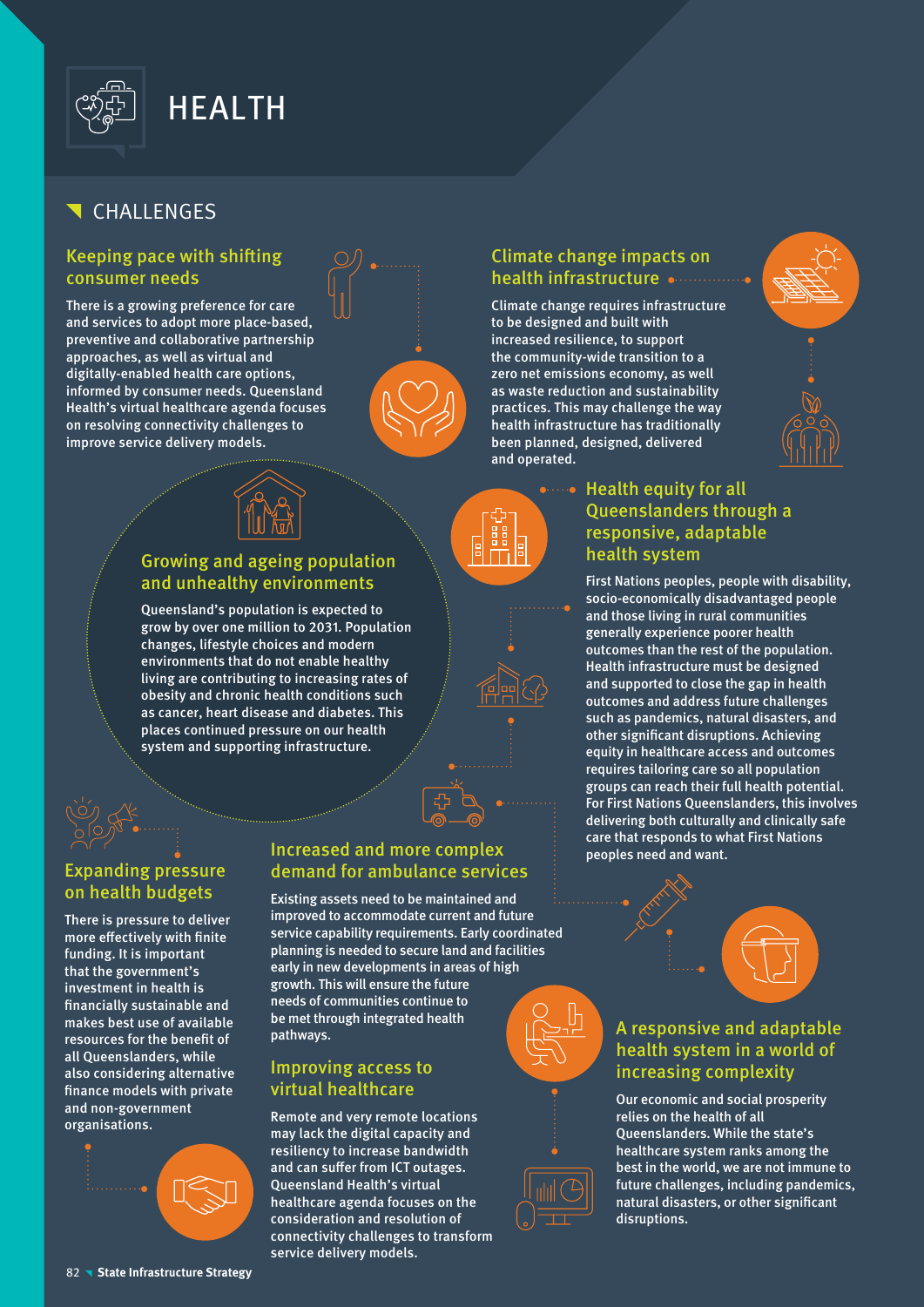# **N** OPPORTUNITIES

#### Providing more jobs and growing our health knowledge economy

Queensland's future as a leader in health research was shown throughout COVID-19 and continues to evolve through centres of excellence such as the Translational Research Institute in Brisbane, The Gold Coast Health and Knowledge Precinct, and the TropiQ – Townsville Tropical Intelligence and Health Precinct. There is growing potential to expand Queensland's capacity in biomedical research and manufacturing, partner with industry, and build our knowledge-based economy.

The 10-year Queensland Innovation Places Strategy being led by Advance Queensland will support the development of a highly collaborative system of innovation places to further strengthen our health and knowledge-based economy.

#### Co-locate health, community, disability, and housing services

We can improve access and support for the community by delivering public, private and notfor-profit services in the one location.

This may include connections with public transport, employment and training opportunities, and shared use of new and existing infrastructure and resources. Examples include community centres that provide a soft entry point for crisis services, through to the planned Meadowbrook Health and Wellbeing Precinct in Logan.

### Unprecedented and continuous technological change in healthcare

Digitally-enabled models of care are changing our existing infrastructure requirements (including the health workforce), providing opportunities to personalise healthcare, overcome Queensland's vast distances and improve efficiencies and health outcomes. Queensland Health has the largest digital portfolio in the Queensland Government, representing nearly 50 per cent of reported ICT projects.<sup>61</sup>



## Health workforce for the future

We are building a health workforce for the future by developing education, training and employment pathways connected and integrated into a range of settings, beyond traditional environments. An example is the Satellite Hospitals Program, where facilities operate as mini-hospitals to deliver integrated, out-of-hospital community-based care in rapidly growing urban areas.





#### Consumer engagement

The community's desire for fast, reliable access to knowledge is contributing to a role shift from 'passenger' to 'driver' of their own healthcare and greater access to community services. For example, one in 20 Google searches involve a request for health information.<sup>62</sup> Consumer engagement and insight into community needs, backed by data and growth trends, enables informed investment in new neighbourhood, community centres and health services.





### Building infrastructure that supports health and wellbeing

Queensland's COVID-19 Economic Recovery Plan prioritises the building of infrastructure to protect and safeguard the health and wellbeing of our diverse communities. Certain attributes of built environments, along with natural environments, are proven to support both physical and mental health and wellbeing. Embedding health and wellbeing outcomes as part of infrastructure planning and delivery can lessen the growing burden on our health system.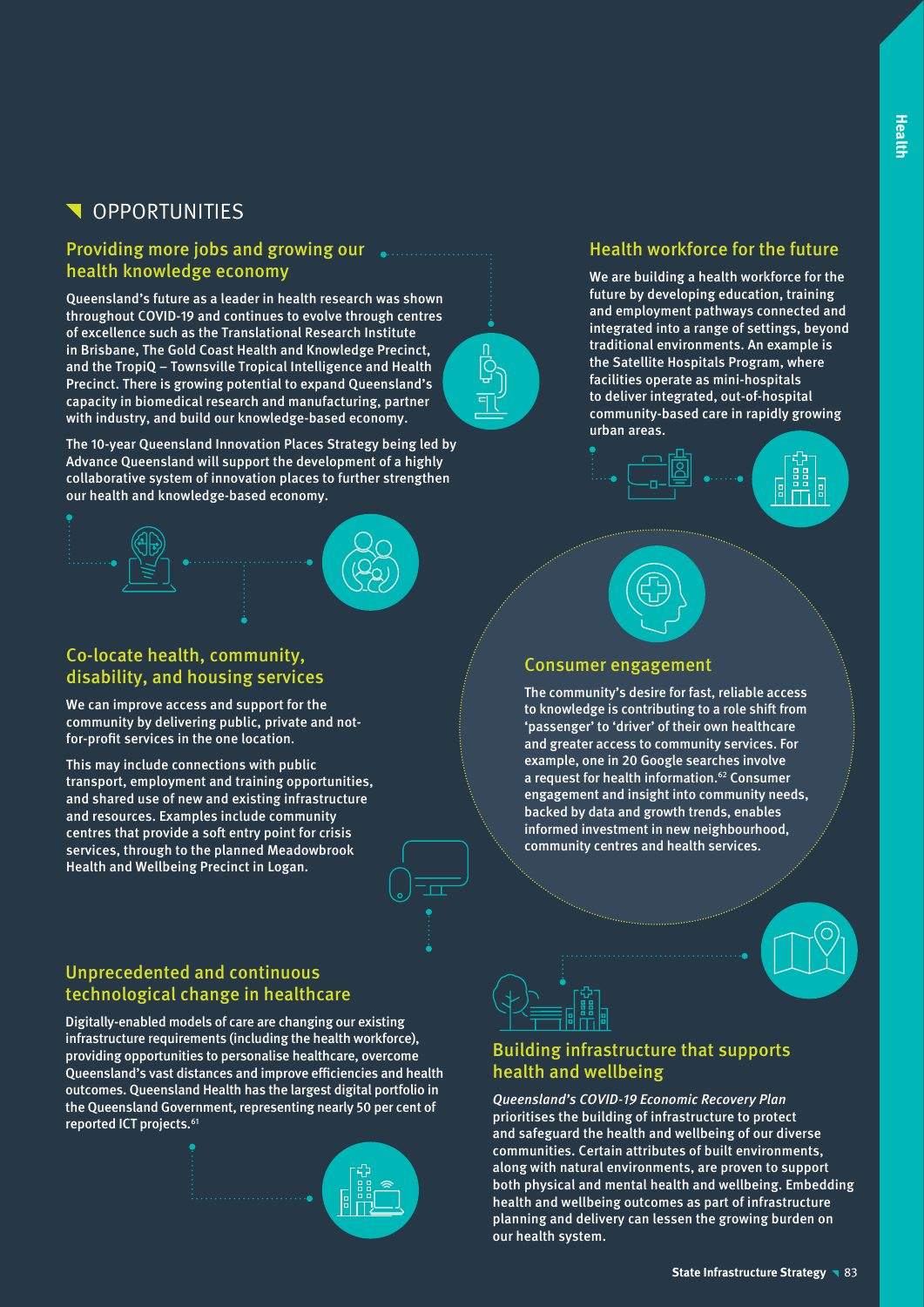

# PRIORITY ACTIONS

#### **1 Co-location and shared services (QH, DCHDE, DSDSATSIP)**



Consider options for co-location across community, health and disability services with private and non-government sectors to improve access and efficiencies. This can include culturally appropriate integrated care for Aboriginal and Torres Strait Islander peoples and culturally diverse communities.

**4 Meeting growing demand for health services (QH)**

# **PRI**

Encourage a networked health system and a range of demand management initiatives including Satellite Hospitals, hospital based crisis support spaces, short-term leasing of facilities, expansion of eHealth services or arrangements with private hospitals. This will take pressure off nearby emergency departments and acute service facilities and provide quality care closer to home.

**7 Engaging with all levels of government and industry partners (QH, DCHDE, DSDILGP)**

![](_page_5_Picture_9.jpeg)

Plan for and secure future health and ambulance services, aged care, community and neighbourhood centres, with a coordinated approach such as through Priority Development Area processes, strategic land acquisition in growth areas and co-location strategies.

**10 Achieving the Queensland Government's zero net emissions by 2050 target (QH)**

![](_page_5_Picture_12.jpeg)

Lead health sector efforts to improve the environmental performance of existing and new health facilities, through the establishment of an Office of Hospital Sustainability and local responses such as Green Metro North Sustainability Strategy.

#### **2 Health and knowledge precincts (QH, DTIS, DSDILGP)**

![](_page_5_Figure_15.jpeg)

Partner with well-established institutions such as hospitals, universities and research organisations to support an environment of knowledge transfer that nurtures the start-up, incubation, and development of innovation-led, high-growth, knowledge-based organisations.

**5 Health service resilience and surety of supply (QH)**

![](_page_5_Picture_18.jpeg)

Build upon lessons learnt and enable better resilience across the health system to respond to COVID-19, natural disasters, and other impacts such as climate change. This includes improvements to the supply chain such as the Queensland Government Critical Supply Reserve, and digital infrastructure.

**8 Improving healthcare services in rural and remote areas (QH)**

![](_page_5_Picture_21.jpeg)

Apply innovative and flexible facility design and construction methods such as modularised buildings that deliver more affordable and faster to build facilities, including for staff accommodation, Primary Health Care Centres, Multi-Purpose Health Services, residential aged care and rural hospitals. Complement infrastructure investment through local cross-sectoral planning, policy development and collaboration that leverages alternative facilities and services.

**11 First Nation Health Equity strategies (QH, supported by DSDSATSIP)**

![](_page_5_Picture_24.jpeg)

Implement strategies and master plans to provide equitable access to culturally compatible community and healthcare services for Aboriginal and Torres Strait Island communities in local health systems, and health and community infrastructure across Queensland. Each Hospital and Health Service is required to release a Health Equity Strategy that is co-designed, co-developed, co-owned and co-implemented in partnership with First Nations peoples.

**3 Increasing hospital beds and services** 

![](_page_5_Picture_27.jpeg)

**(QH)**

Investment in key hospitals in high-growth areas, including the Building Better Hospitals initiative.

**6 Partnering with key private sector and non-government providers (QH)**

![](_page_5_Picture_30.jpeg)

To deliver additional capacity and service through innovative delivery models, including utilising the private sector to manage health service demands, where appropriate.

#### **9 Growing our rural and remote digital infrastructure and technology (QH)**

![](_page_5_Picture_33.jpeg)

Transform rural and remote health services from their current state to being fully digitised to enable the delivery of integrated health services to all Queenslanders regardless of their location to address the unique challenges faced by rural and remote facilities.

**12 Mental health and wellbeing of Queenslanders (QH)**

![](_page_5_Picture_36.jpeg)

Enhance and transform the provision of high quality and accessible mental health, alcohol and other drugs services through increased investment in community mental health, suicide prevention and planning and delivering priority infrastructure projects. This will deliver improved mental health facilities and advanced digital healthcare capabilities to support new models of care delivery.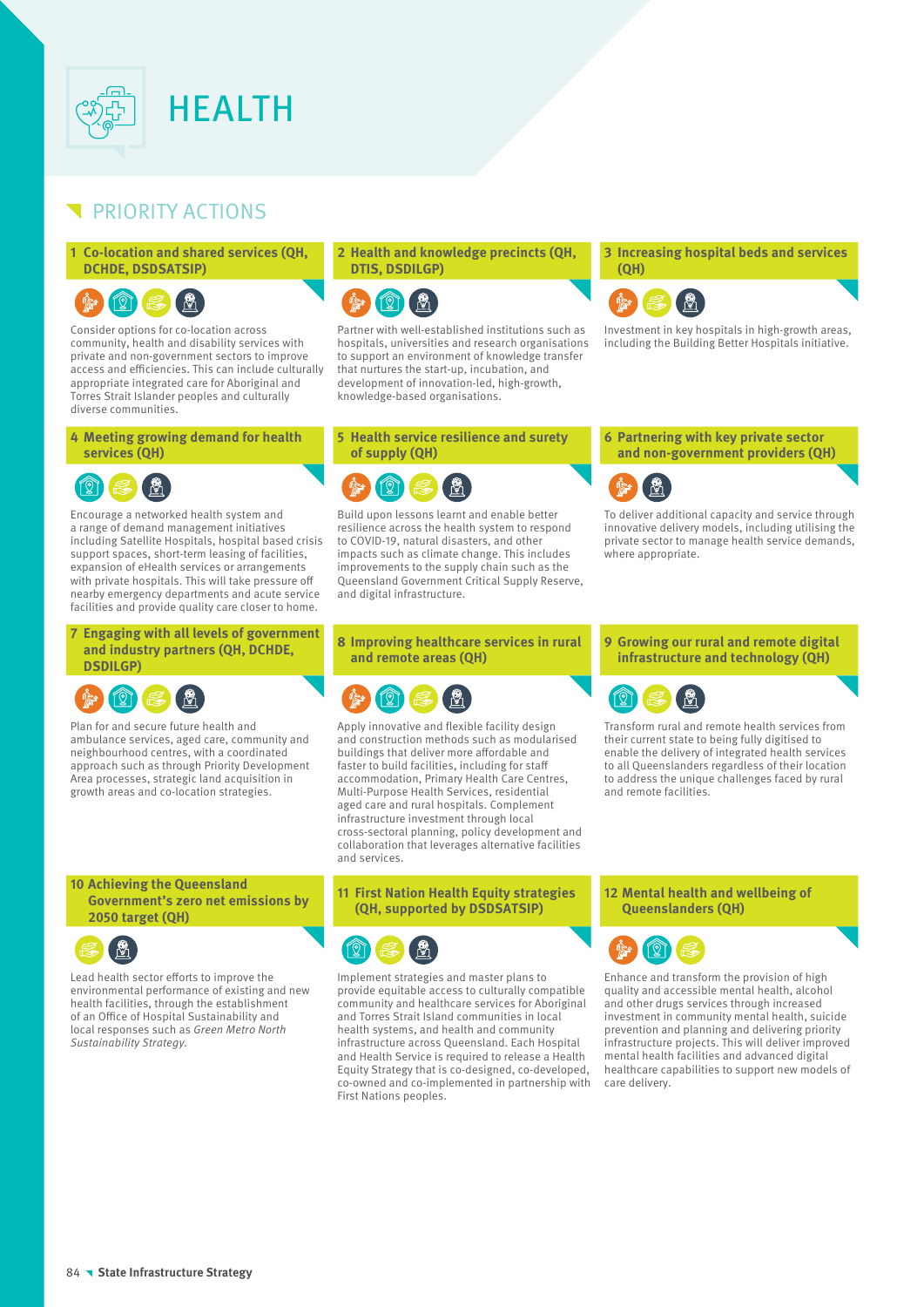#### **13 Preventive health measures to improve population health (QH, HWQ)**

![](_page_6_Picture_1.jpeg)

Lessen the burden of disease through infrastructure solutions and investment that can support Queenslanders to make healthy lifestyle choices and enjoy better health. For example, working in collaboration with agencies to achieve more consistent delivery and measurement of infrastructure investments to support active living.<sup>63</sup>

#### **16 Funding and financing strategy for healthcare infrastructure (QH)**

![](_page_6_Picture_4.jpeg)

Develop a sustainable strategy involving a range of initiatives aimed at addressing the growing gap between supply and demand for infrastructure funding required to support growth and renewal in the asset base of the health system.

#### **14 Promoting and implementing the Healthy Places, Healthy People Framework (QH)**

![](_page_6_Picture_7.jpeg)

Embed health considerations into infrastructure planning and delivery. This includes smart investment solutions that prioritise healthier living in well-designed places.

#### **15 Queensland Ambulance Service infrastructure planning (QH)**

![](_page_6_Picture_10.jpeg)

Early planning and investment to meet community needs for services in areas expecting growth and changing demand.

**17 Enabling the health workforce of the future (QH)**

![](_page_6_Picture_13.jpeg)

Continue to invest in health education, training and employment pathways through supporting education and training infrastructure in the right locations to ensure sustainable healthcare capabilities across the state. This includes working with universities to deliver practical training and research.

Securing a quality health workforce may also require the provision of adequate and safe key-worker housing in locations where dwelling availability is limited, expensive or unavailable.

#### **18 Community and consumer engagement (QH)**

![](_page_6_Picture_17.jpeg)

Promote active and meaningful engagement and participation of consumers and their family/ carers in their journeys across the health system, through collaboration in the planning, design, delivery, monitoring and evaluation of health services for improved health outcomes for all.

![](_page_6_Picture_19.jpeg)

COVID-19 Response – Personal Protective Equipment (Source: Queensland Health)

# INFRASTRUCTURE OBJECTIVES

![](_page_6_Picture_22.jpeg)

Encourage jobs, growth and productivity

![](_page_6_Picture_24.jpeg)

Develop regions, places and precincts

![](_page_6_Picture_26.jpeg)

Enhance sustainability and resilience

![](_page_6_Picture_28.jpeg)